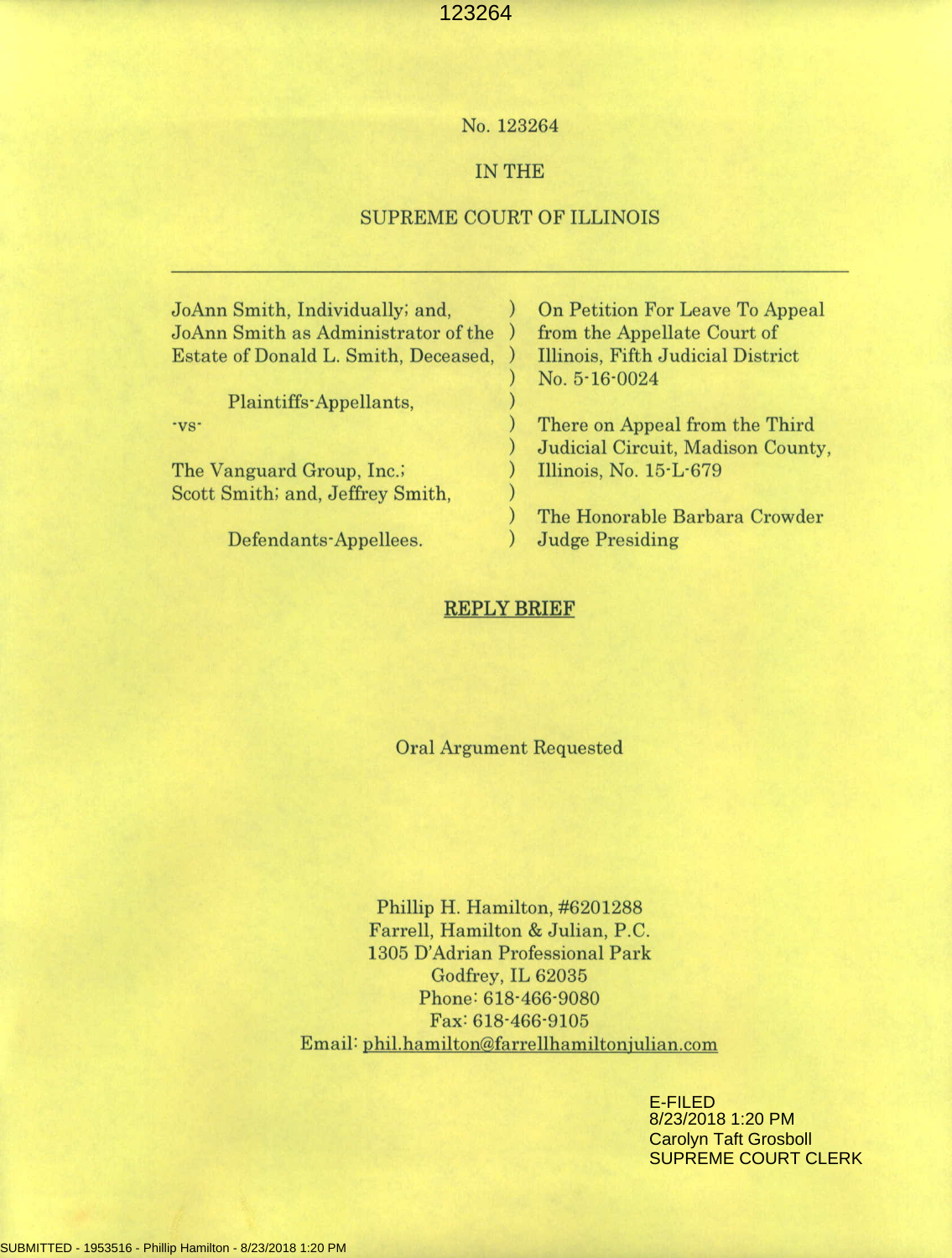#### Argument

## The appellate court erred in affirming dismissal of Count I of Plaintiffs' Complaint under  $735$  ILCS  $5/2$ - $619(a)(4)$ , and  $(9)$ .

Defendants' argument on appeal hinges on the proposition that changing the beneficiary designation on the IRA while the injunctive order was in effect, did not violate the terms of the injunction. The appellate court is in error in finding that the injunctive order only related to an ownership change, and not any transactions as stated in the order  $(A-7, \text{para}, 17; C-30, \text{para}, 9)$ . The Supreme Court holds that an injunction must be obeyed even if the injunctive order was erroneously entered. Dissent, citing *Cummins-Landau* Laundry Mach. Co. v. Koplin, 386 Ill. 368, 54 N.E. 462 (Ill. 1944) (A-8, para. 21). The appellate court's effort to distinguish the cases is erroneous. The court improperly limited the injunctive effect of the order to a change in ownership, even though it barred all transactions.

In Defendants' brief they relate certain allegations made by the decedent in his Petition for Issuance of Temporary Order and for Preliminary Injunction (Appellees' Brief, pp. 1-3). The trial court did not consider those allegations in ruling on the Motion to Dismiss. Similarly, the appellate court did not affirm the trial court based on the allegations. After the Petition was filed, the court entered the preliminary injunction which barred any and all transactions to preserve the status quo between the parties. Defendants appear to cite to the allegations to suggest that if this court remands the case, that the trial court should consider Plaintiffs' Complaint on the merits.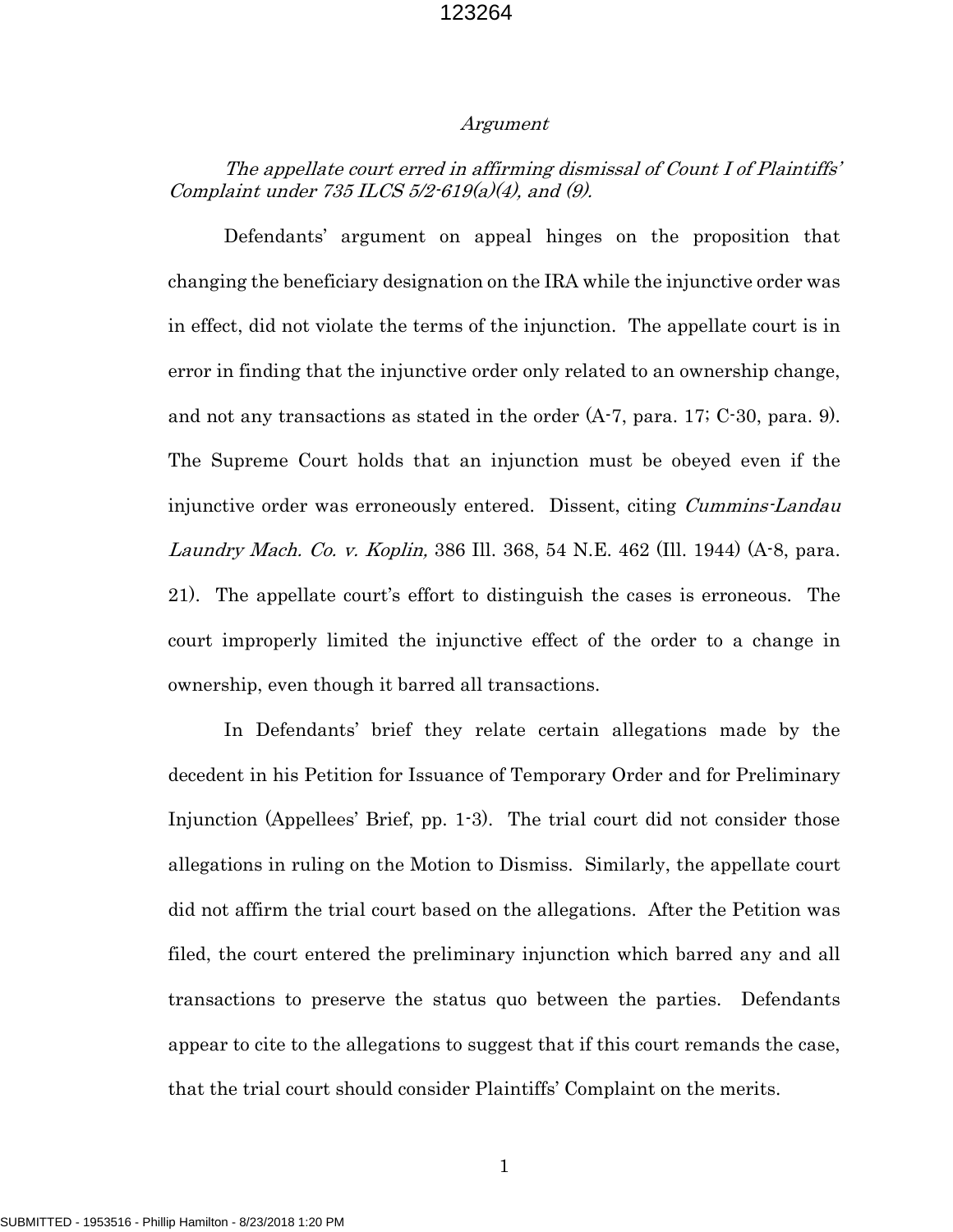Defendants note that the Vanguard Group processed an account change on Donald Smith's IRA on July 31, 2013, which designated JoAnn Smith as the primary beneficiary of the IRA. R. C26-27. Prior to that time, no beneficiary had been designated on the IRA. R. C26. There are no facts or allegations made to support that Plaintiff had any role in the designation of July 31, 2013.

It is apparent that the change of beneficiary violated the injunctive order of the court. The trial court and the appellate court reasoned, without any authority, that the law did not require Donald Smith to execute another beneficiary form after the dissolution was dismissed. A. 4-5, para. 9; and, A-13. The decedent's action taken in violation of the injunctive order was without legal effect. The decedent would have had to do something to confirm or ratify his prior improper act. There are no facts to support that he did so.

The Vanguard Traditional and Roth IRA Custodial Agreement, Section  $4.4(a)$  states,

Any Beneficiary designation by the Investor shall be made in a form and manner prescribed by or acceptable to the Custodian and shall be effective only when received by the Custodian during the Investor's lifetime….(C-88).

Other than to make the ineffective change of beneficiary on March 13, 2014 (C-34), during the period the injunction was in effect, August 8, 2013 (C-28) to October 29, 2014 (C-19), the decedent took no action. Under the terms of the Agreement, the decedent did need to effect a change of beneficiary, if he intended to do so.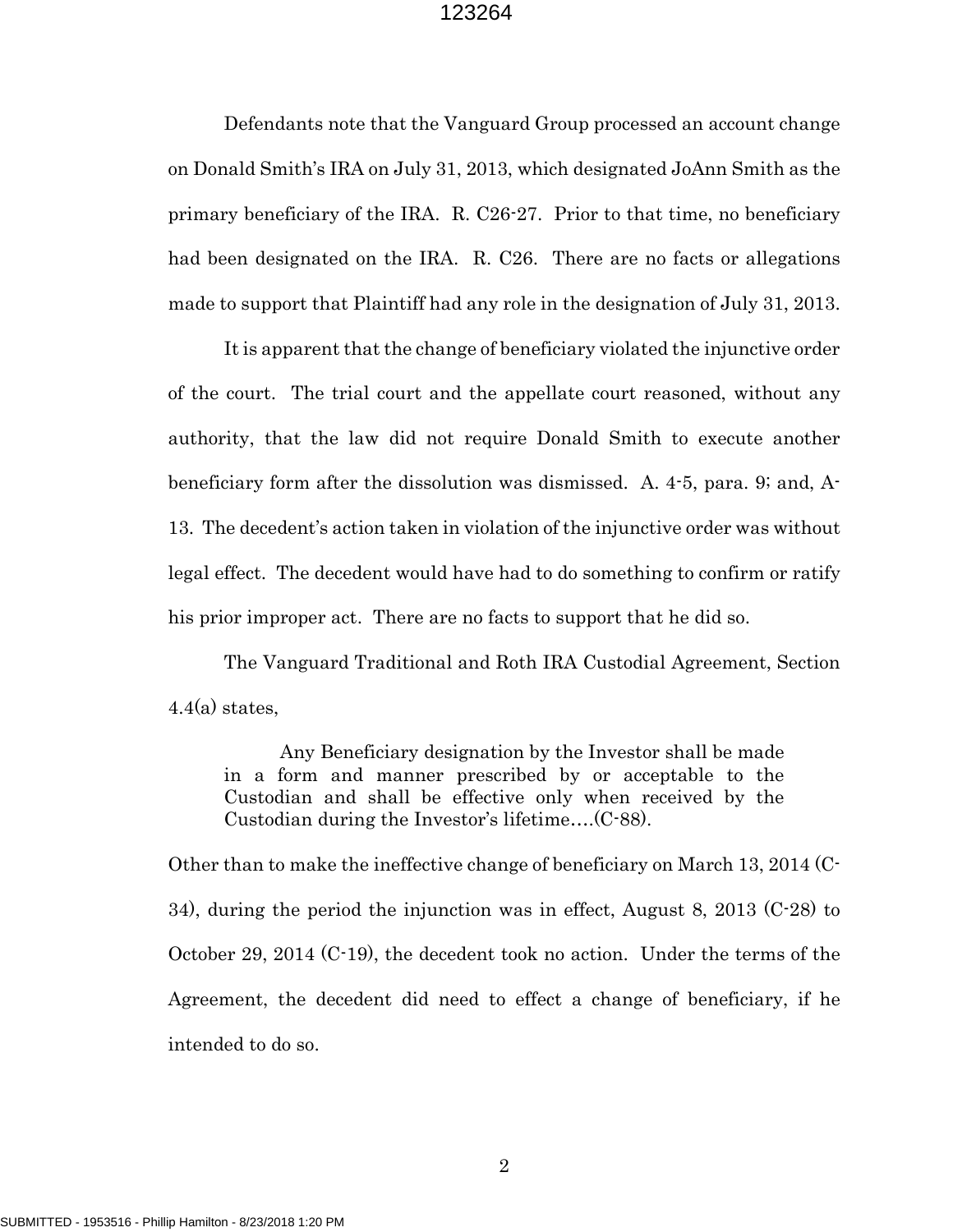As noted by the dissent, the majority is in error in excusing the prohibited beneficiary change that Donald made on the basis that Donald's death, which triggered the ownership transfer, did not occur until after the injunction terminated (A-8, para. 21). Obviously the change of beneficiary took place while the injunctive order was in effect.

The dissent further noted that the interpretation by the majority of case law was at odds with the holdings in *Sogol and Ignatius* (A-8, para. 21). The Sogol court held that while death terminated a dissolution action and an injunction, it did not retroactively dissolve a preliminary injunction, as if it had never existed. New York Life Ins. Co. v. Sogol, 311 Ill. App. 3d 156, 159-160, 724 N.E.2d 105 (Ill. App. Ct.  $-1$ <sup>st</sup> Dist. 1999). Likewise, in *Ignatius*, the court found that "[t]he validity of the court orders, and therefore any arguments respecting their validity or violation, does not end with closure of the dissolution case in which the orders were entered." In re Marriage of Ignatius, 338 Ill. App. 3d 652, 661, 788 N.E.2d 794 (Ill. App. Ct. – 2nd Dist. 2003). The legal basis for these holdings is that a court having jurisdiction must be obeyed to preserve the status quo of litigation during its pendency. *Cummings*-Landau Laundry Mach. Co. v. Koplin, 386 Ill. 368, 385-386 (Ill. 1944).

In contrast, the majority attempted to distinguish *Sogol* and Ignatius by stating that both cases dealt with a transfer of ownership of the accounts in question occurring as a result of the beneficiary change while the injunction was in effect, but only because of the death, while the injunction was in effect,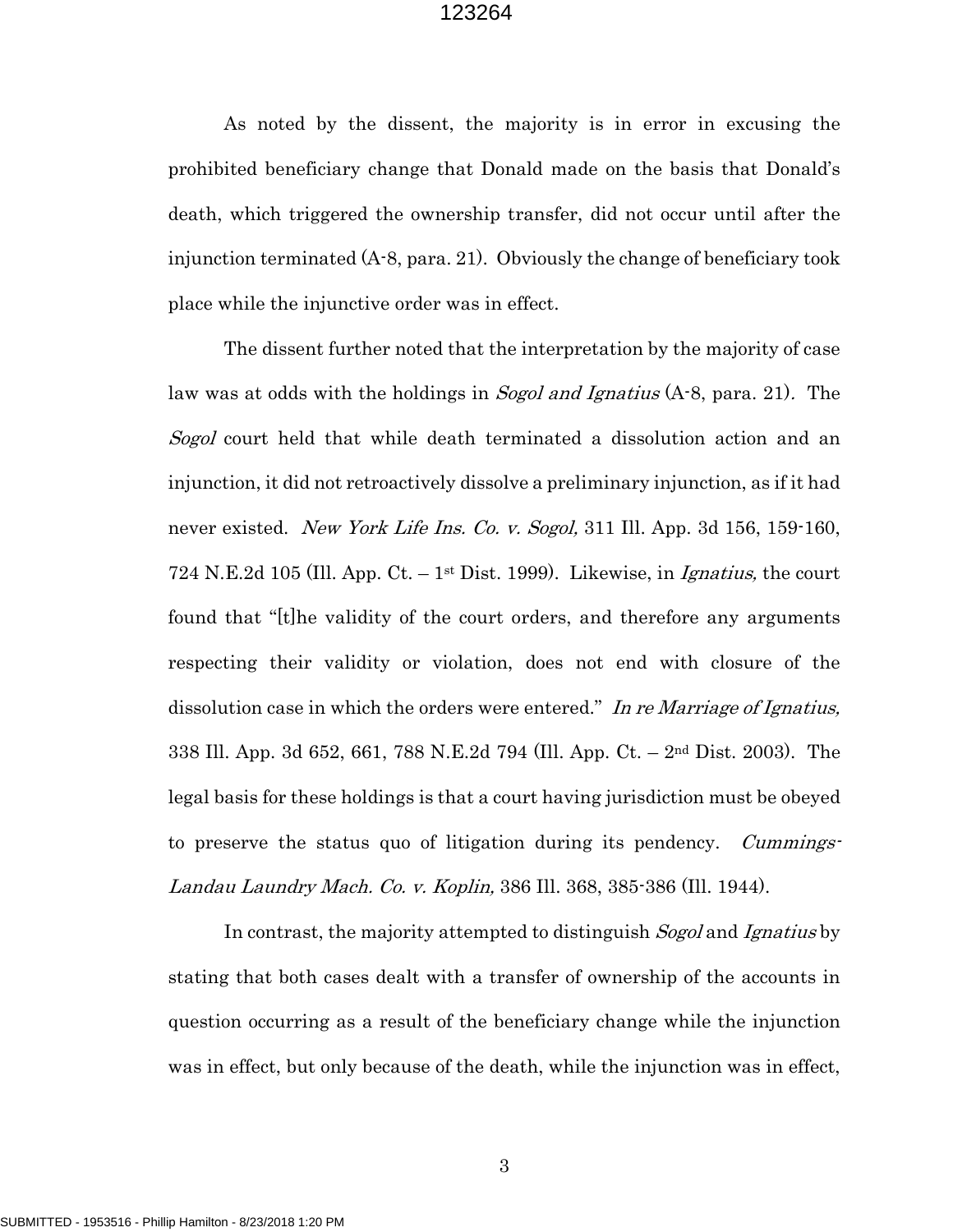of one of the individuals involved. A-7, para. 15. Case law does not support limiting those holdings to circumstances involving the death of the account holder while the injunction was in effect which then caused the ownership transfer that violated the injunction. A-7, para. 15.

None of the cases support Defendants' argument that the dismissal of the divorce caused the "withdrawal of the injunction". Appellees' Brief, pg. 6. All of the cases are in line with the holding that a party must obey a circuit court's order of injunction, while it is in effect. Southern Illinois Medical Business Assocs. v. Camillo, 208 Ill. App. 3d 354, 567 N.E.2d 74, 81-82 (Ill. App.  $C_t$ . – 5<sup>th</sup> Dist. 1991), citing *Cummins-Landau Laundry Mach. Co.* There is no support at all for the trial court's holding that once the dissolution was dismissed, the beneficiary change became effective even if it "arguably" violated the terms of the injunction when it was signed (A-13).

Although the preliminary injunction terminated by operation of law when the parties stipulated to the voluntary dismissal of the divorce on October 29, 2014 (R. C47-49, A. 11-13) the injunction did not become a nullity. The appellate court noted that Defendants' argument that the injunctive order became void as a matter of law is contrary to settled law in Illinois. A-5, para. 11.

Although Defendants cited no authority for dismissal of Plaintiffs' Complaint, the trial court provided authorities in its order (C47; and, A-11). The court cited 750 ILCS 5/501(d)(3) noting that a temporary order terminates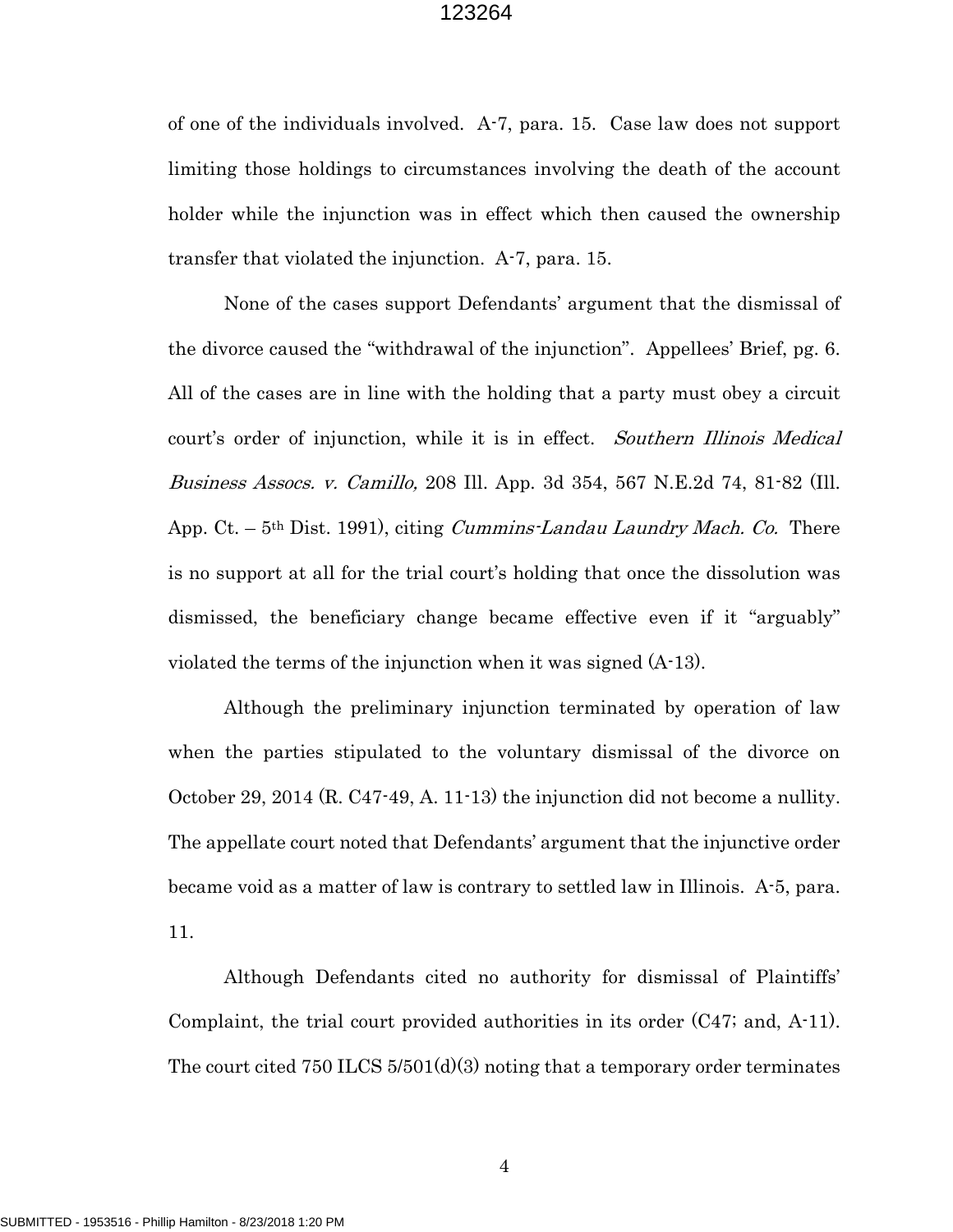when the petition for dissolution is dismissed (A-13). But the cases cited by the court do not in any way support its holding that, the general rule is that a case that has been dismissed without prejudice results in the proceedings being declared a nullity and leaves the parties in the same position as if the case had not been filed (A-13). The statute provides that a temporary order is terminated when the petition is dismissed, but it does not state that an injunctive order is retroactively vacated as if it had never been entered.

The cases cited by the court in support of its ruling deal with principles of res judicata, and do not preclude an action for the decedent's violation of the injunction. In Tierney v. Burlington N.R.R., 240 Ill. App. 3d 526, 608 N.E. 2d 479, 480 (Ill. App. Ct.  $-1$ <sup>st</sup> Dist. 1993), the case had originally been filed in Federal court where a summary judgment motion was denied. The case was then voluntarily dismissed pursuant to the agreement of the parties. Id. The case was later refiled in state court which granted summary judgment. Id. The court rejected the argument that the denial of summary judgment in the federal case became the law of the case in the later state court proceeding. Id. at 481. The denial of summary judgment in the federal case was not binding upon the state court in the refiled action. Id. The enforcement of a court's injunctive order was not involved, nor were any issues presented that related to dismissal of a divorce.

In Johnson v. Du Page Airport Auth., 268 Ill. App. 3d 409, 644 N.E.2d 802 (Ill. App.  $C_t$ . –  $2<sup>nd</sup>$  Dist. 1994), the plaintiffs had filed a suit for injunction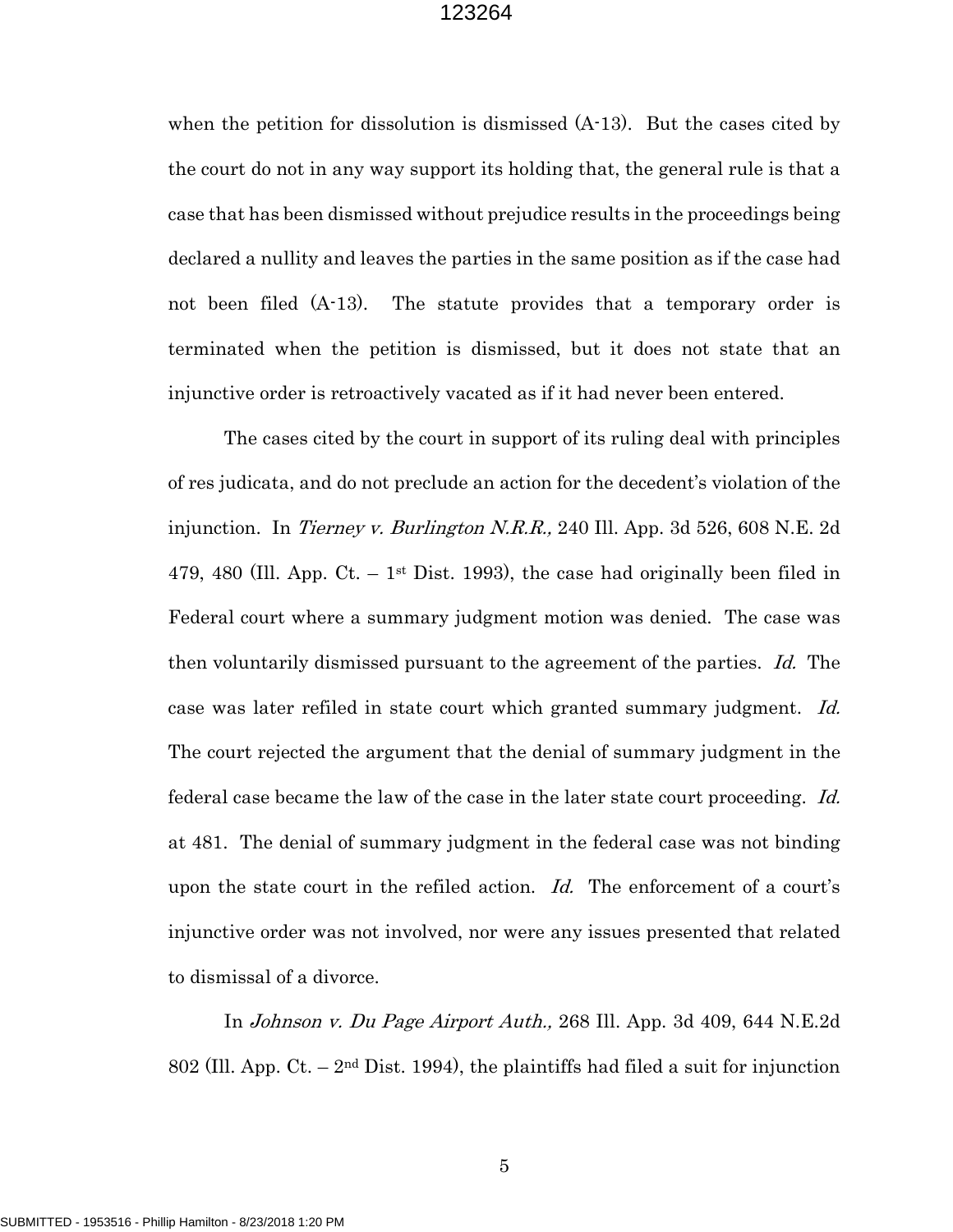which was dismissed as moot. *Id.* at 804. The plaintiffs filed a new complaint requesting an accounting and other relief. Id. at 804-805. The court dismissed the second action based in part on res judicata. Id. at 806. The Appellate Court reversed because the dismissal of the first suit was supposed to be without prejudice. Id. at 808-809. The effect of a dismissal without prejudice was to render the proceedings a nullity and leave the parties in the same position as if the case had never been filed, so the subsequent dismissal of the second suit based on res judicata was found to be error. Id. Again there was no issue of a party being required to adhere to a court's order for an injunction, nor were there any issues pertaining to dismissal of a divorce.

The ancient case of *Chestnut v. Chestnut*, 77 Ill. 346 (Ill. 1875), has absolutely no application to the subject action. During the pendency of a divorce filed by the husband, the court entered an order for temporary alimony in favor of the wife. Id. at 348. The husband later dismissed the divorce with leave of court. Id. at 348-349. The dismissal of the divorce operated to revoke the order allowing temporary alimony because when it was dismissed, the husband's common law liability to support his wife was revived, and the necessity for alimony did not exist. *Id.* at 349. Procedurally, the matter came before the court on a writ of *scire facias* which has since been abolished by 735 ILCS 5/2-1601. In addition, under the law as it existed in 1875, a married woman could not even sue her husband in an action at law. *Id.* at 350. The court made a giant leap in citing this obscure case for the proposition that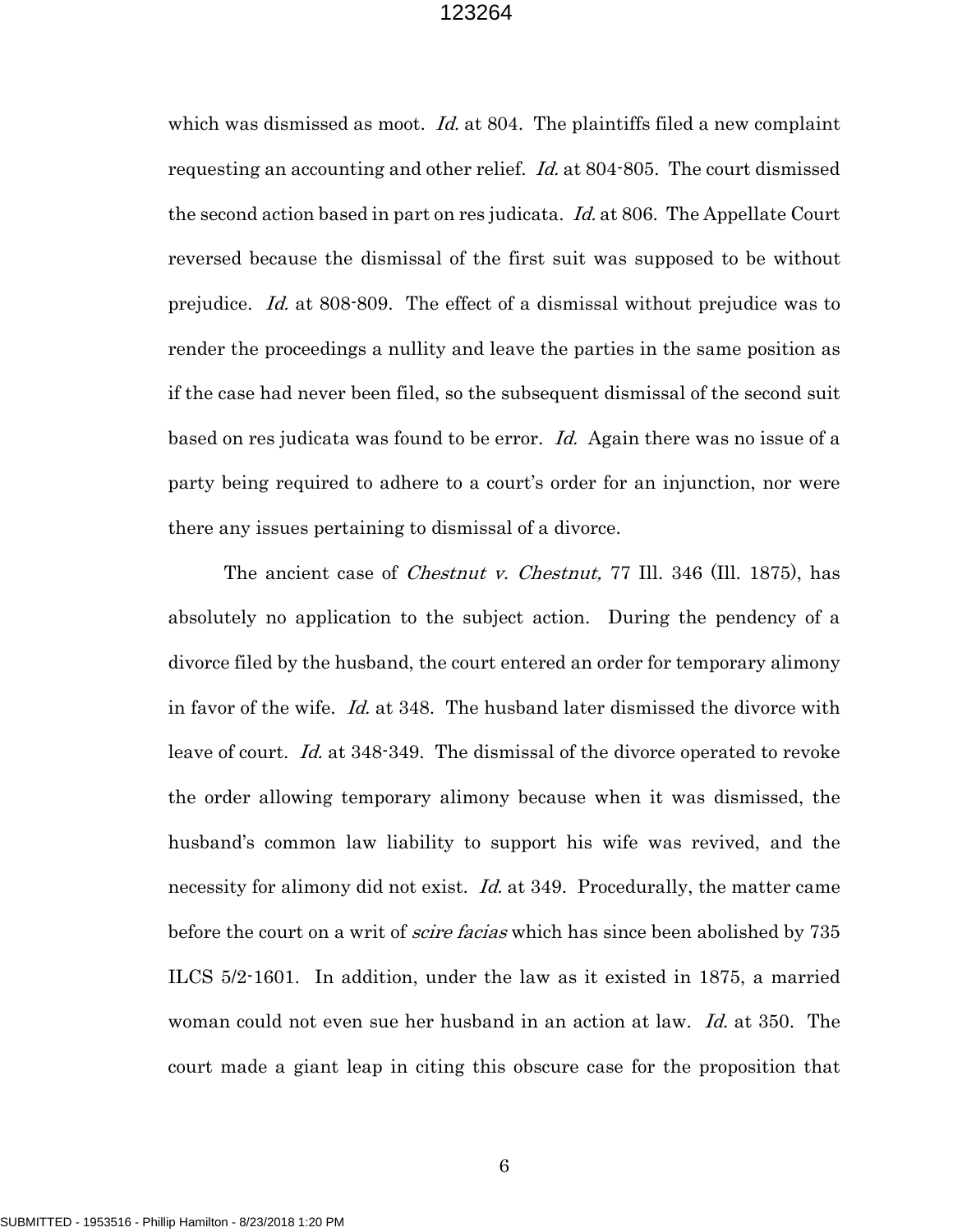under modern jurisprudence, the dismissal of a divorce renders a prior injunctive order a nullity.

Defendants' position on appeal appears to be entirely dependent on the notion that although there was an injunction in place, that Donald Smith was free to change the beneficiary on his IRA. The injunctive order closed "any transactions". C-30, para. 9. That was the general prohibition on account activity. The specific prohibition on account activity included "… trades, transfers, transactions, buy orders or sell orders, withdrawals or deposits …" (C-30) from any accounts. The order was broadly tailored to bar any and all activities with respect to the accounts, without court approval. There is no dispute that Donald Smith did not seek court approval prior to attempting to change the beneficiary of his IRA.

The appellate court erroneously determined that the injunction only barred a transfer of an interest in property. A-7. It sought to distinguish the cases based on the idea that a party had died while the injunction was in effect which caused an ownership transfer. Since the decedent did not die while the injunction was in effect, it reasoned that no ownership change occurred. It held incorrectly that changing the beneficiary did not change the status quo (A-7, para. 16). When the decedent changed the beneficiary on his IRA, he did so willfully, knowing there was an injunction in place. Oddly, the court would excuse the decedent's willful act but find a violation of the injunction did occur if the decedent had died before the divorce was dismissed. Logic dictates that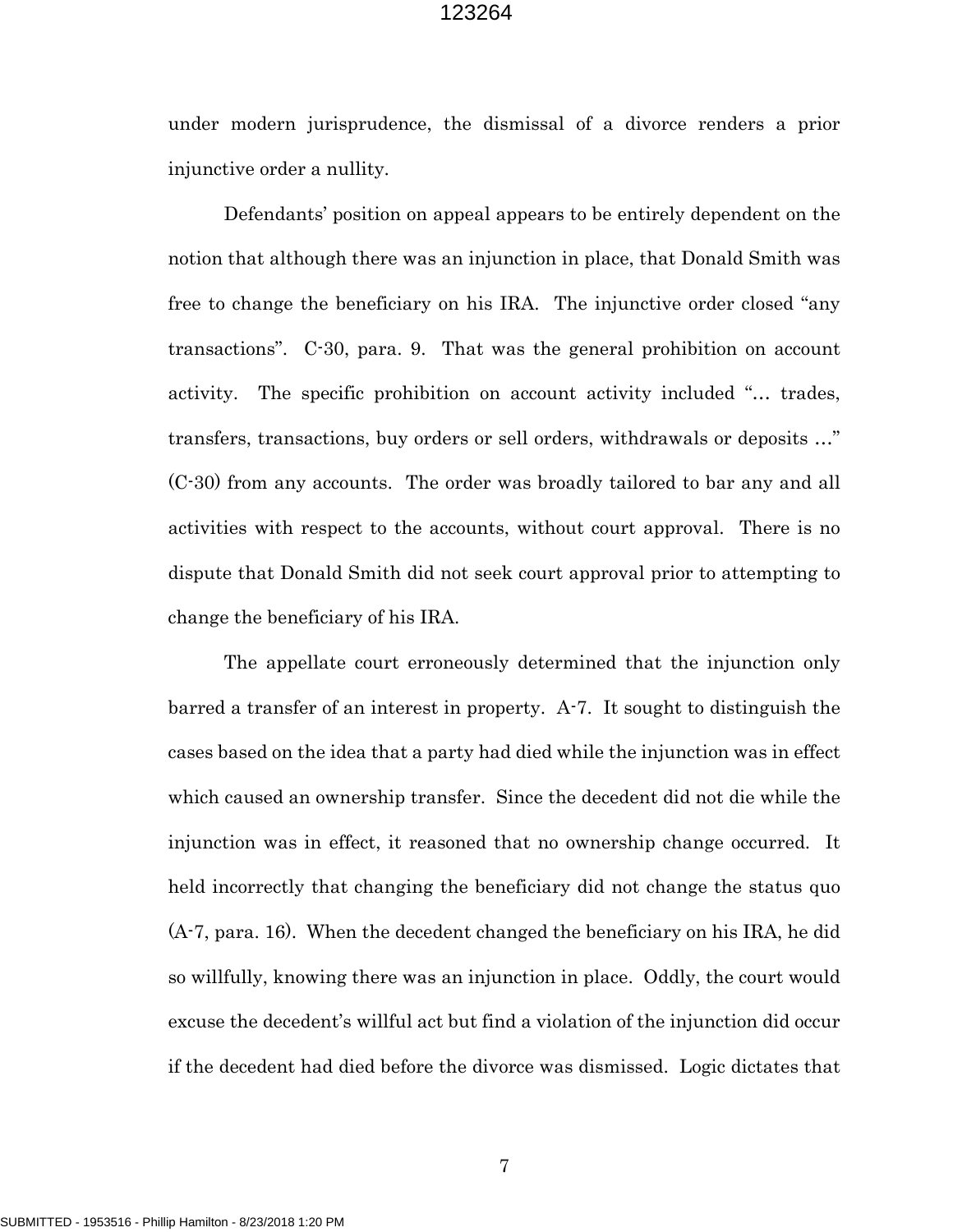the change must be set aside and that Plaintiff should be restored as the beneficiary.

Although the decedent complied with Vanguard's requirements to designate a beneficiary, he did so while under a court order prohibiting him from doing so. The designation was therefore invalid. After the injunction came to an end with dismissal of the divorce action, Donald Smith took no action to confirm or ratify the prior improper act.

## Conclusion

The appellate court's order affirming the dismissal of Count I of the Complaint should be reversed. Judgment should be entered in favor of Plaintiff awarding her the IRA. Alternatively, the case should be remanded for proceedings consistent with the Supreme Court's Order. Plaintiff requests such other and further relief as the court finds equitable and just.

Respectfully submitted:

 JoAnn Smith, Individually; and, JoAnn Smith, Administrator of the Estate of Donald L. Smith, Deceased

 By: /s/Phillip H. Hamilton Phillip H. Hamilton, #6201288 Farrell, Hamilton & Julian, P.C. 1305 D'Adrian Professional Park Godfrey, IL 62035 Phone: 618-466-9080 Fax: 618-466-9105 Email: phil.hamilton@farrellhamiltonjulian.com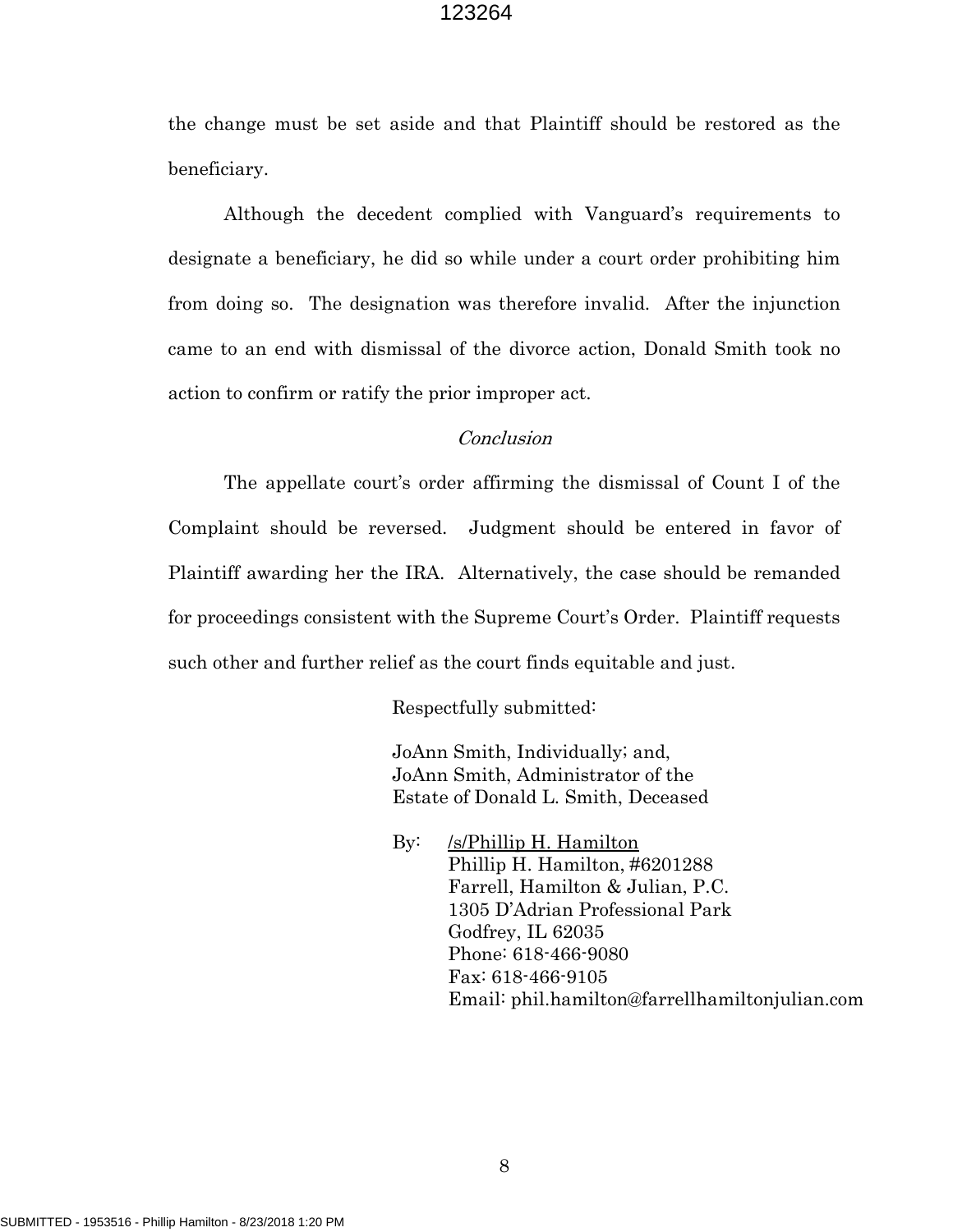## Certificate of Compliance

I, Phillip H. Hamilton, attorney for Plaintiffs-Appellants certify that this brief conforms to the requirements of Rules 341(a) and (b). The length of the Reply Brief, excluding the pages or words contained in the Rule 341(d) cover, the Rule 341(c) Certificate of Compliant, and the Certificate of Service is 8 pages.

Respectfully submitted:

 By: /s/Phillip H. Hamilton Phillip H. Hamilton, #6201288 Farrell, Hamilton & Julian, P.C. 1305 D'Adrian Professional Park Godfrey, IL 62035 Phone: 618-466-9080 Fax: 618-466-9105 Email: phil.hamilton@farrellhamiltonjulian.com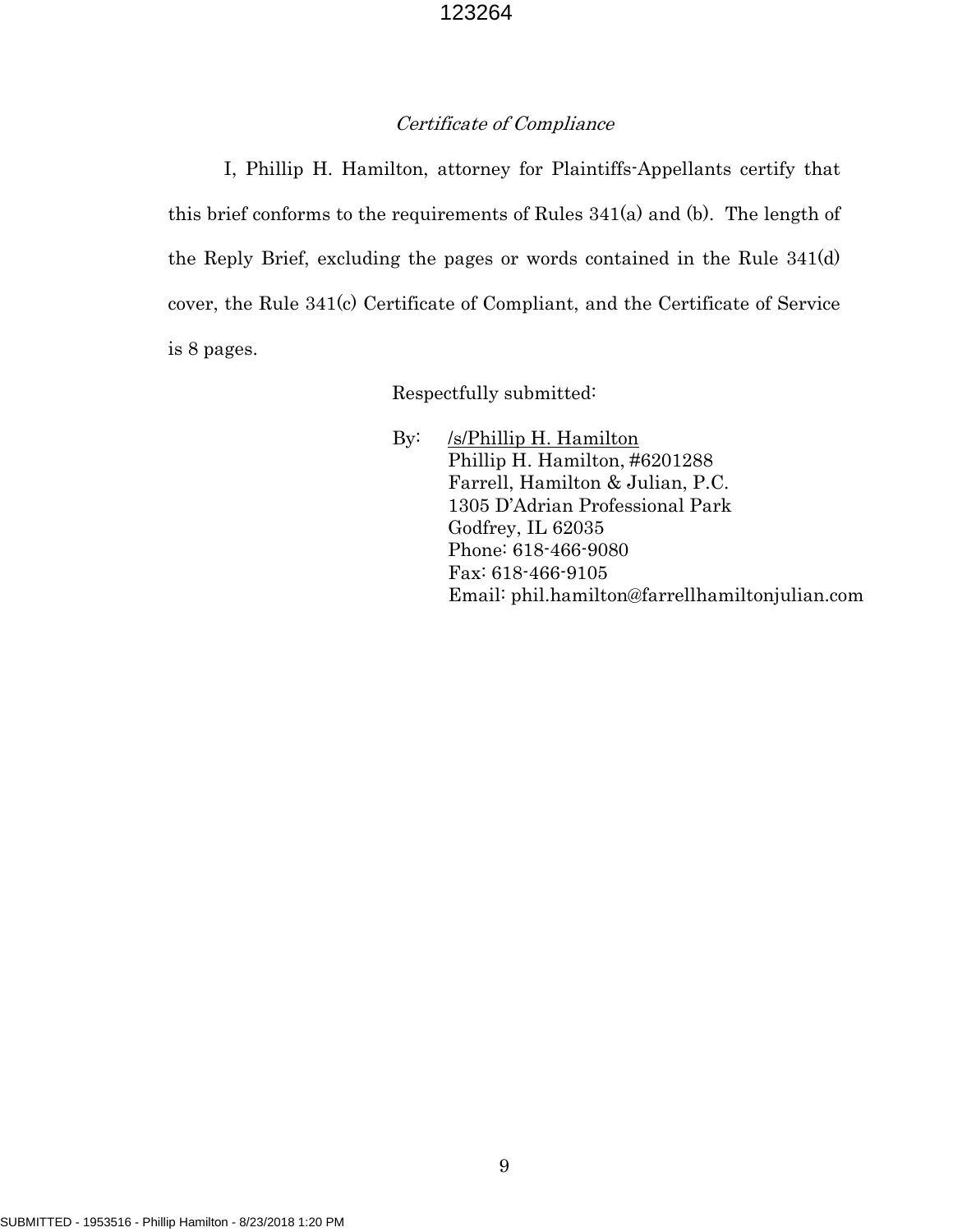#### No. 123264

#### IN THE

#### SUPREME COURT OF ILLINOIS

\_\_\_\_\_\_\_\_\_\_\_\_\_\_\_\_\_\_\_\_\_\_\_\_\_\_\_\_\_\_\_\_\_\_\_\_\_\_\_\_\_\_\_\_\_\_\_\_\_\_\_\_\_\_\_\_\_\_\_\_\_\_\_\_\_\_\_\_\_\_\_\_

| JoAnn Smith, Individually; and,<br>JoAnn Smith as Administrator of the<br>Estate of Donald L. Smith, Deceased, | On Petition For Leave To Appeal<br>from the Appellate Court of<br>Illinois, Fifth Judicial District |
|----------------------------------------------------------------------------------------------------------------|-----------------------------------------------------------------------------------------------------|
|                                                                                                                | No. 5-16-0024                                                                                       |
| Plaintiffs-Appellants,                                                                                         |                                                                                                     |
| -vs-                                                                                                           | There on Appeal from the Third                                                                      |
|                                                                                                                | Judicial Circuit, Madison County,                                                                   |
| The Vanguard Group, Inc.;                                                                                      | Illinois, No. $15-L-679$                                                                            |
| Scott Smith; and, Jeffrey Smith,                                                                               |                                                                                                     |
|                                                                                                                | The Honorable Barbara Crowder                                                                       |
| Defendants-Appellees.                                                                                          | Judge Presiding                                                                                     |
|                                                                                                                |                                                                                                     |

#### Proof of Service

Under penalties as provided by law pursuant to Section 1-109 of the Code of Civil Procedure, the undersigned certifies that the statements set forth in this instrument are true and correct.

The undersigned certifies that he electronically filed Reply Brief with the court on August 23, 2018. In addition, 13 paper copies of the brief were mailed to the Illinois Supreme Court in compliance with the Supreme Court of Illinois Electronic Filing Procedures and User Manual. A copy was further emailed to opposing counsel Michael J. Hertz, Esq. at mhertz@lbtdlaw.com; and, Eric D. Brandfonbrener, Esq. at ebrand@perkinscoie.com.